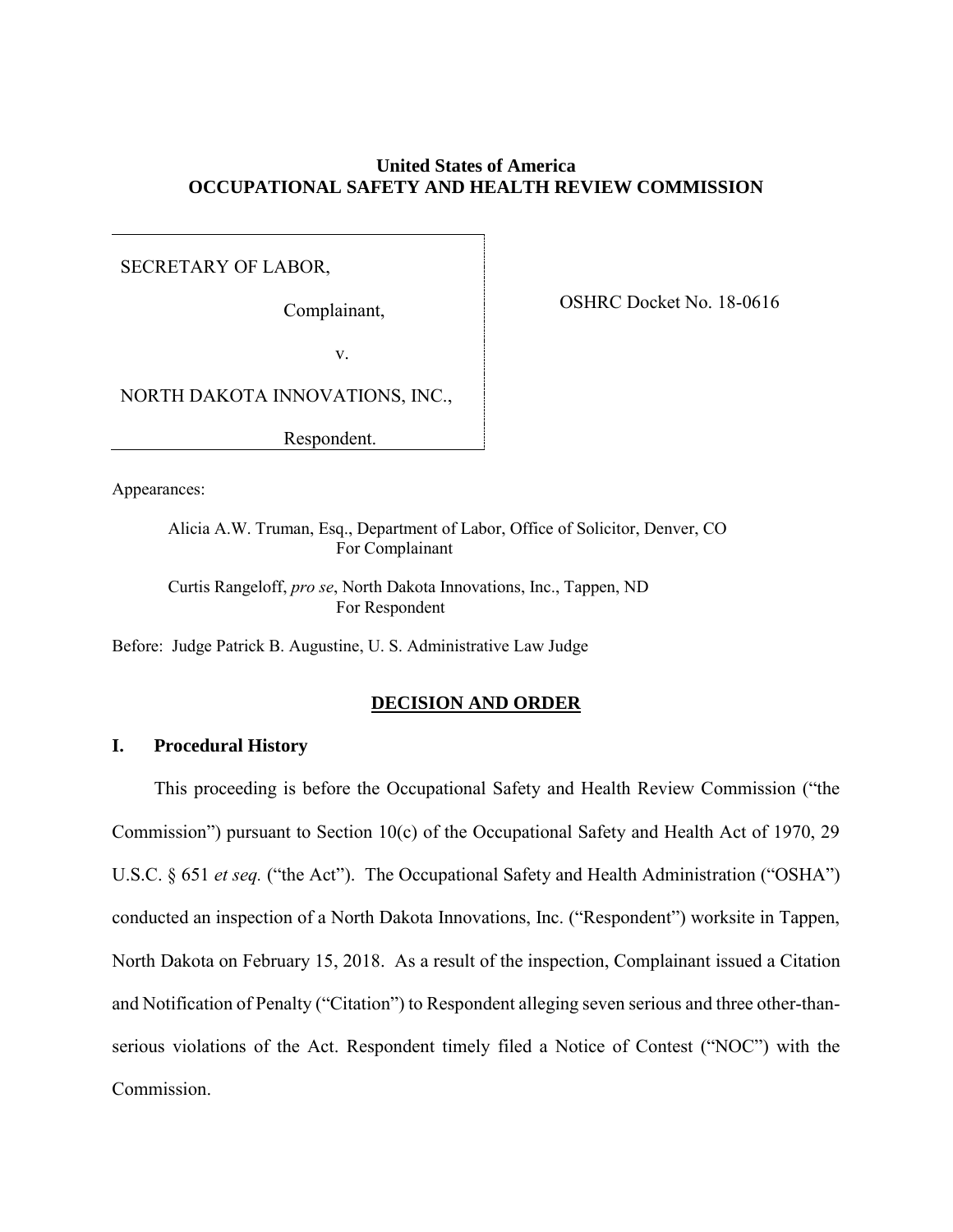On July 9, 2018, the Court held a pretrial telephone conference with the parties in which Respondent clarified that he only wished to contest the amount of the penalties. (Order, July 9, 2018). Subsequently, Respondent withdrew his NOC as it relates to the citations and classification. *Id*. The withdrawal was affirmed in a second pretrial telephone conference on August 2, 2018. (Order, Aug. 7, 2018). Accordingly, the amount of the penalties is the only issue left before the Court. Both parties agreed to submit the penalty issue to the Court on argument and stipulation under Commission Rule 61, which states, in part, "[A] case may be fully stipulated by the parties and submitted to the commission or Judge for a decision at any time." 29 C.F.R. § 2200.61 (2018). The Court granted the parties two weeks to submit their stipulations and argument. (Order, Aug. 7, 2018)*.* An additional two weeks were provided for both parties to submit Reply Briefs. *Id*.

During the July 9, 2018 pretrial conference, Respondent raised inability to pay as a part of its challenge to the penalty amount. (Order, July 9, 2018). The Court ordered Complainant to produce a list of documents necessary to consider reducing the penalty based on financial hardship. *Id*. The Court then required Respondent to produce those documents for Complainant. *Id*. Complainant requested signed tax returns and financial statements for the last three years and bank statements from the last year. (Req. for Conference Call, July 31, 2018). Respondent only provided four months of bank statements—April through July of 2018—as well as various annual lease payments for industrial equipment. (Resp't Rule 2200.61 Submission). Respondent stated that no further documentation would be produced. (Req. for Conference Call, July 31, 2018).

# **II. Jurisdiction**

The parties have stipulated that the Act applies and the Commission has jurisdiction over this proceeding pursuant to § 10(c) of the Act, 29 U.S.C. § 659(c). (Order, July 9, 2018). Further, Respondent conceded that, at all times relevant to this matter, it was an employer engaged in a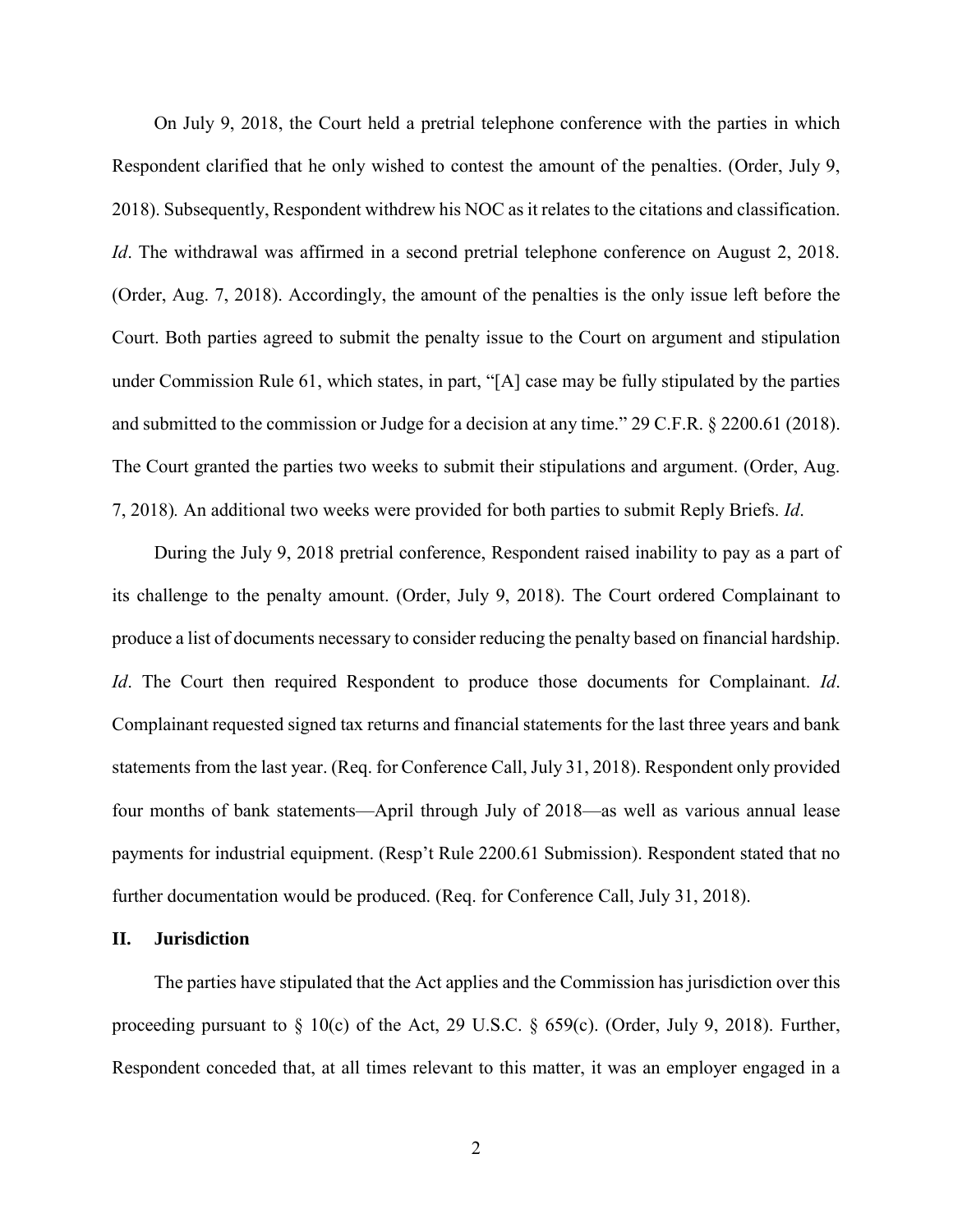business affecting commerce within the meaning of § 3(5) of the Act, 29 U.S.C. § 652(5). *Slingluff v. OSHRC*, 425 F.3d 861 (10th Cir. 2005).

# **III. Stipulations**

As previously noted, Respondent withdrew his contest of the citation items and their associated classifications. In doing so, Respondent agreed to the factual basis supporting the finding of violations and their classification. Based on the partial withdrawal of the NOC, the following disputed issues remain:

### Docket Number 18-0616 (OSHA Insp. No. 1295519)

Citation 1, Items 1a, b and c: Respondent's contest was withdrawn for all elements *except* the amount of the proposed penalty.

Citation 1, Items 2a and b: Respondent's contest was withdrawn for all elements *except* the amount of the proposed penalty.

Citation 1, Items 3a and b: Respondent's contest was withdrawn for all elements *except* the amount of the proposed penalty.

Citation 2, Items 1, 2 and 3: Respondent's contest was withdrawn for all elements.

# **IV. Factual Background**

Respondent is a flax grain seed handling company owned by Curtis Rangeloff. (Ex. 2). The company consists of five employees, four of which are members of the Rangeloff family. (Ex. 2); (NOC). Respondent owns and operates a grain elevator in Tappen, North Dakota. (Ex. 2).

Complainant received a complaint involving Respondent that related to the Regional Emphasis Program on Grain Handling Facilities and subsequently scheduled an inspection of Respondent's elevator. *Id*. At the time of the inspection, a written safety and health plan was in place. *Id*. Respondent hired a safety consultant four months before the inspection; the consultant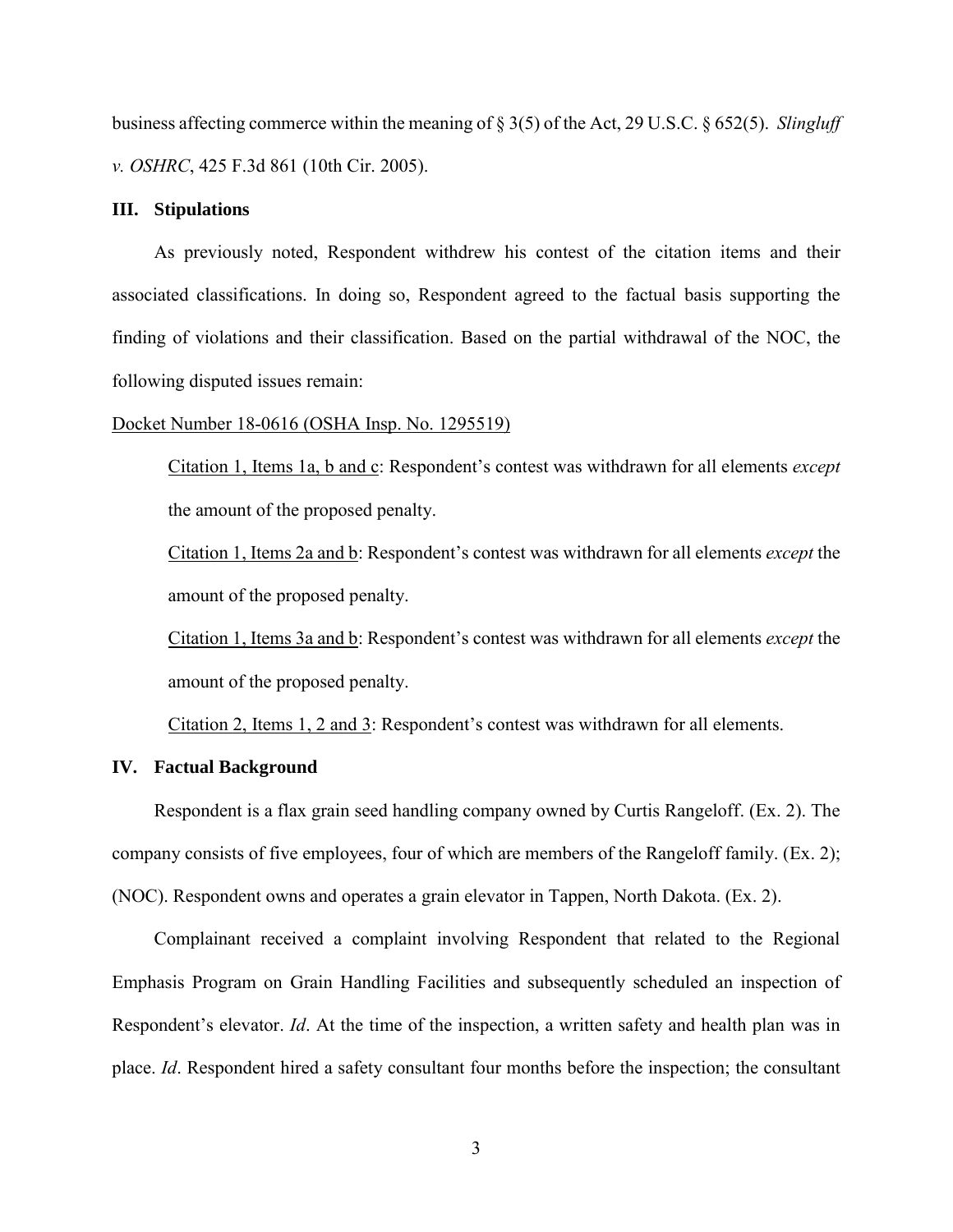was actively in the process of implementing the grain handling program elements at the time of the inspection. *Id*. Despite these efforts, Complainant found multiple violations during the walkthrough inspection. *Id*.

Complainant observed an exposed floor hole adjacent to a sifter machine that was operated daily. *Id*. The hole was 14 inches wide by 72 inches long and dropped 10 feet to the back hopper. *Id*. The grating cover had been removed, which violated the standard for an employer to protect each employee from a fall hazard greater than four feet. *Id*. Complainant issued Citation 1, Item 1a for the violation. *Id*.

Citation 1, Items 1b and 1c were issued for an auger that was missing the required guard. *Id*. The unguarded auger exposed employees to unenclosed pulleys and belts which violated standards to protect employees against caught-in and amputation hazards. *Id*. Complainant grouped the three citations and considered each of the citations to have a high severity due to the likelihood of the hazards to produce serious and potentially fatal injuries. *Id*. However, Complainant considered the probability of injury to be low and therefore made a moderate gravity determination. *Id*. An initial penalty of \$9,239 was calculated for the three violations. *Id*.

The next group of citations were related to dust accumulation and employee exposure to fire and explosion hazards. *Id*. Excess grain dust deeper than 1/8 inch was found in "priority housekeeping areas." 1 *Id*. This distribution area had dust accumulation as high as 3 to 4 inches and the 12-foot-deep boot pit had been filled with grain dust. *Id*. Respondent informed Complainant that the last time either area was cleaned was August 2017. *Id*. Complainant issued Citation 1, Item 2a for failing to develop and implement a housekeeping program to reduce grain dust accumulation

 $\overline{a}$ 

<sup>&</sup>lt;sup>1</sup> The violations were cited under 29 C.F.R. 1910.272(j)(2) which defines "priority housekeeping areas" as "(A) Floor areas within 35 feet (10.7 m) of inside bucket elevators; (B) Floors of enclosed areas containing grinding equipment; (C) Floors of enclosed areas containing grain dryers located inside the facility."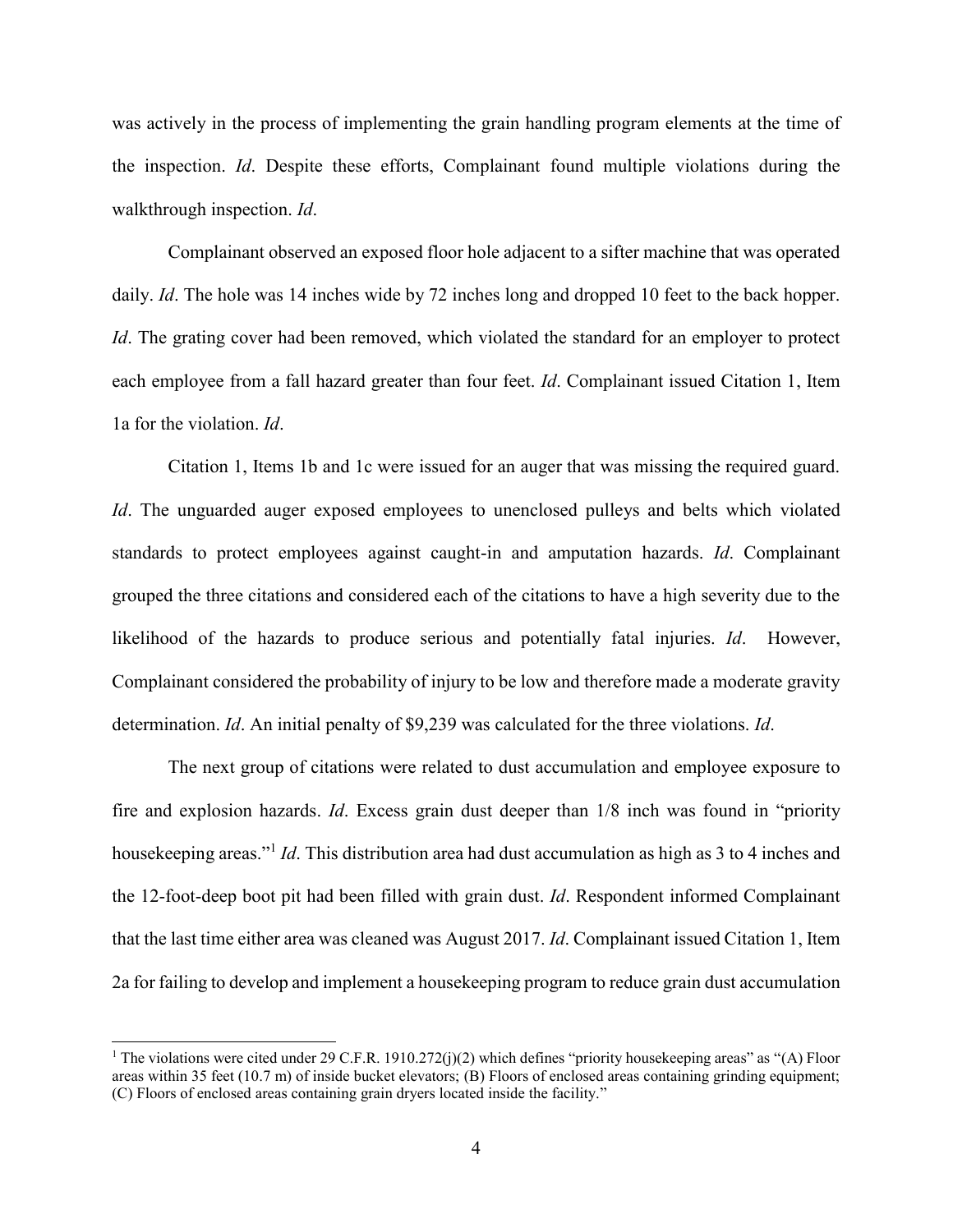and Citation 1, Item 2b for failing to remove grain dust accumulation that exceeded 1/8 inch in priority areas. *Id*. Complainant grouped the two items and assessed the severity, probability, and gravity of the violations as high, with an initial calculated penalty of \$12,934. *Id*.

Complainant observed additional fire and explosion hazards related to electric equipment. *Id*. A general service power tap, powered by an installed general service electrical receptacle, was energized and used daily, but it was not designed for safe use in a dust heavy location. *Id*. Additional equipment, such as a general service barrel vacuum and general service Shop-Vac vacuum, were not approved for the hazardous location due to the ignitable properties of the dust present. *Id*. Complainant issued Citation 1, Items 3a and 3b for violating the standard to provide electrical equipment and devices designed and approved to be operated in hazardous locations with combustible properties. *Id*. The actual dust in the area was limited and the electrical equipment was left permanently plugged in (limiting the opportunity to produce sparks) so the Complainant found the severity, probability, and gravity of the violations to be lesser. *Id*. Complainant calculated the initial penalty as \$5,543. *Id*.

The final set of violations related to continual maintenance of an effective safety program. *Id*. Citation 2, Item 1 was issued for failing to post required danger signs related to confined spaces. *Id*. Respondent claimed it provided monthly safety training to employees but was unable to produce training records to the inspector. *Id*. Complainant issued Citation 2, Item 2 for not providing training at least annually. *Id*. Similarly, Complainant issued Citation 2, Item 3 because Respondent was unable to provide required certification records of each preventive maintenance inspection despite claiming that preventative maintenance had been implemented. *Id*. Each of the violations were considered other-than-serious, and no penalty was assessed. *Id*.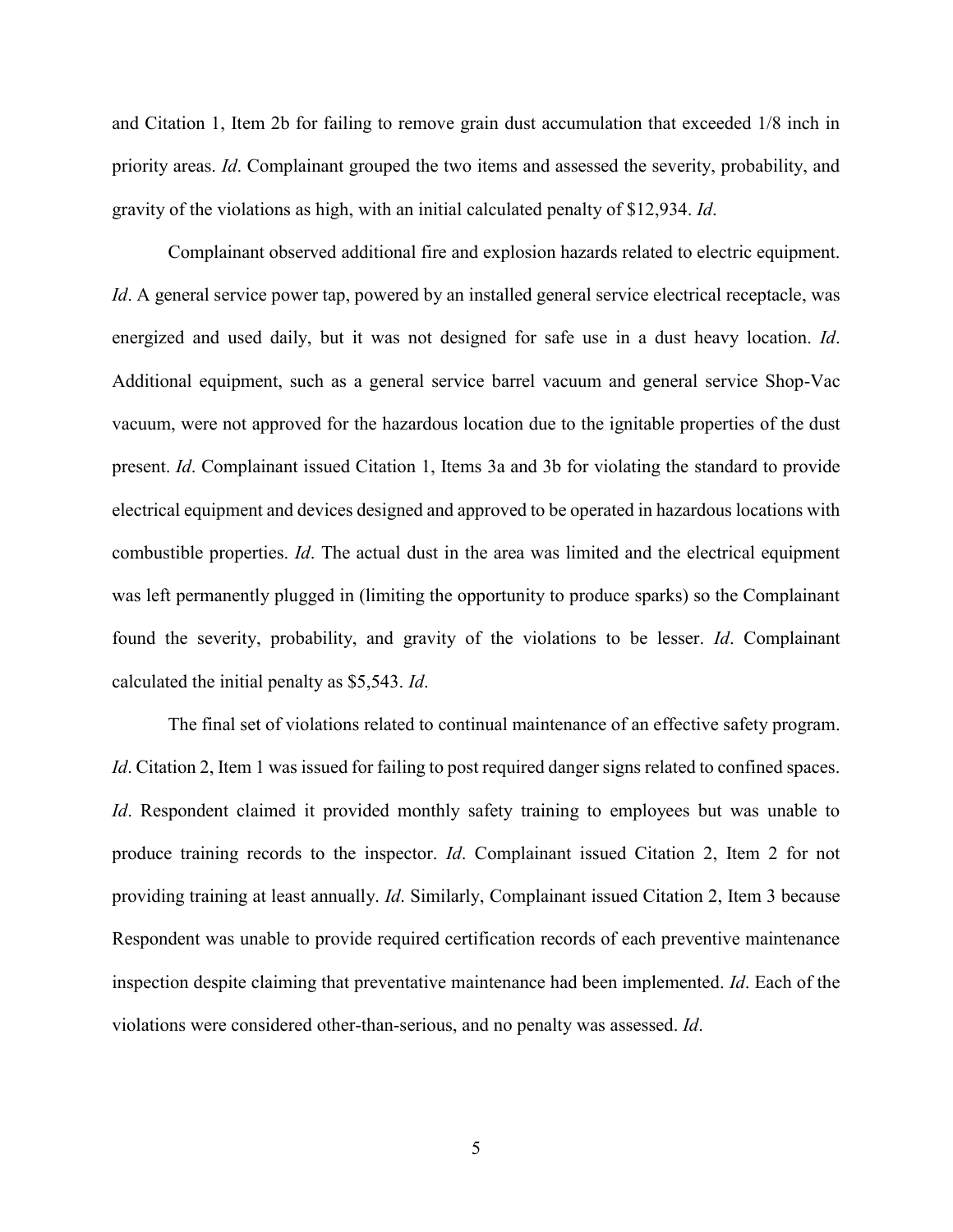Complainant calculated penalties for each citation in accordance with the OSHA Field Operation Manual. (Ex. A). Complainant applied a 70% reduction for size because Respondent has fewer than 10 employees. *Id*. The initial penalties of \$9,239; \$12,934; and \$5,543 were reduced to \$2,772; \$3,880; and \$1,663 respectively with the size reduction applied. (Ex. 2). Complainant did not apply a good faith reduction because "the employer did not demonstrate any effort to implement an effective workplace safety and health management system." (Ex. A). Complainant also did not apply a reduction for history because the employer had not been inspected by OSHA in the previous five years. *Id*. The final proposed penalties totaled \$8,315. *Id*.

Respondent states he is unable to pay the penalties in full in light of North Dakota Innovation, Inc.'s financial hardships. (NOC). Respondent originally milled flax for Ag Motion at a rate of up to six loads per week until Ag Motion was purchased, reducing Respondent's processing to 1–2 loads of milling every other week. (Resp't Rule 2200.61 Submission). Respondent claims it is barely able to make payroll and various monthly payments with the current work load. *Id*. Respondent further states that he has already spent \$15,000 on electrical work to abate the Citations and that any penalty higher than \$400 would be financially disastrous. *Id*.

# **V. Controlling Case Law**

 $\overline{a}$ 

In calculating appropriate penalties for affirmed violations, Section  $17(i)$  of the Act requires the Commission give due consideration to four criteria:  $(1)$  the size of the employer's business<sup>2</sup>, the

<sup>2</sup> Size refers to the number of employees of Respondent but may include financial condition. *See e.g., Colonial Craft Reprod*., 1 BNA OSHC 1063, 1064 (No. 881, 1972) (size includes financial condition); *Jasper Constr*., Inc., 1 BNA OSHC 1269, 1270 (No. 119, 1973) (size is determined by looking at both "gross dollar volume and the number of persons employed").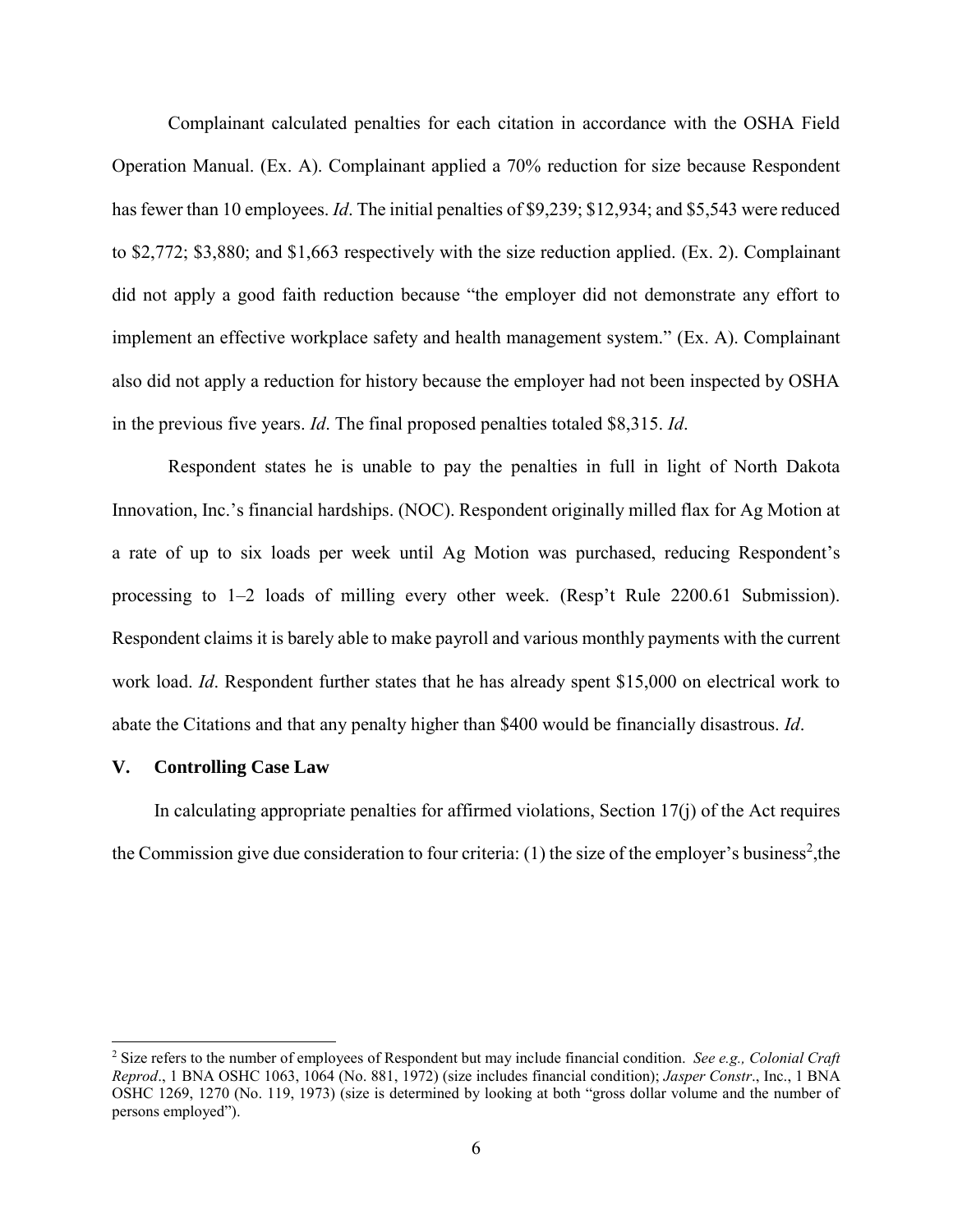gravity of the violation<sup>3</sup>, (3) the good faith of the employer<sup>4</sup>, and (4) the employer's prior history of violations<sup>5</sup>. Gravity is the primary consideration and is determined by the number of employees exposed, the duration of the exposure, the precautions taken against injury, and the likelihood of an actual injury. *J.A. Jones Construction Co.*, 15 BNA OSHC 2201 (No. 87-2059, 1993). It is well established that the Commission and its judges conduct *de novo* penalty determinations and have full discretion to assess penalties based on the facts of each case and the applicable statutory criteria. *Valdak Corp.*, 17 BNA OSHC 1135 (No. 93-0239, 1995); *Allied Structural Steel*, 2 BNA OSHC 1457 (No. 1681, 1975).

When considering penalty factors, the Commission can apply different standards to each factor than those used by OSHA. *Pentecost Contracting Corp.*, 17 BNA OSHC 1429 (No. 92- 3789, 92-3790, 1995) (A.L.J.) ("Although the language in the Field Operations Manual is absolute, the FOM is not binding on the Commission…"); *see Valdak Corp.*, 17 BNA OSHC at 1135. For history, OSHA only considers inspections and violations that occurred within the previous five years. U.S. OCCUPATIONAL SAFETY AND HEALTH ADMIN., *CPL-02-00-160, Field Operations Manual* 6–7 (2016), https://www.osha.gov/OshDoc/Directive\_pdf/CPL\_02-00-160.pdf [hereinafter *FOM*]. <sup>6</sup> The Commission is not similarly limited. For example, in *American Stair* 

 $\overline{a}$ 

<sup>&</sup>lt;sup>3</sup> Assessing gravity involves considering: (1) the number of employees exposed to the hazard; (2) the duration of exposure; (3) whether any precautions have been taken against injury; (4) the degree of probability that an accident would occur; and (5) the likelihood of injury. *See e.g., Capform, Inc*., 19 BNA OSHC 1374, 1378 (No. 99-0322, 2001), *aff'd*, 34 F. Appx. 152 (5th Cir. 2002) (unpublished). *See also Ernest F. Donley's Son, Inc*., 1 BNA OSHC 1186 (No. 43, 1973) (viewing gravity as the probability of an accident's occurrence and the extent of exposure). "A lack of injuries is not a measure for determining gravity or any other penalty factor." *Altor Inc*., 23 BNA OSHC 1458, 1468 (No. 99-0958, 2011), *aff'd* 498 F. Appx. 145 (3d Cir. 2012) (unpublished).

<sup>4</sup> Good faith entails assessing an employer's health and safety program, its commitment to job safety and health, its cooperation with OSHA, and its efforts to minimize any harm from the violation. *Monroe Drywall Constr., Inc*., 24 BNA OSHC 1209, 1211 (No. 12-0379, 2013); *Nacirema*, 1 BNA OSHC at 1002.

<sup>5</sup> History, examines an employer's full prior citation history, not just prior citations of the same standard. *Manganas Painting Co*., 21 BNA OSHC 2043, 2055 (No. 95-0103, 2007) (Consol.) (history includes prior uncontested citations). <sup>6</sup> The manual contains only guidelines for the execution of enforcement operations. Moreover, the guidelines provided by the manual are plainly for internal application to promote efficiency and not to create an administrative straight jacket. They do not have the force and effect of law nor do they accord important procedural or substantive rights to individuals. *See Brennan v. Ace Hardware Corp*. 495 F.2d 368, 376 (8th Cir. 1974); *McCullough v. Redevelopment*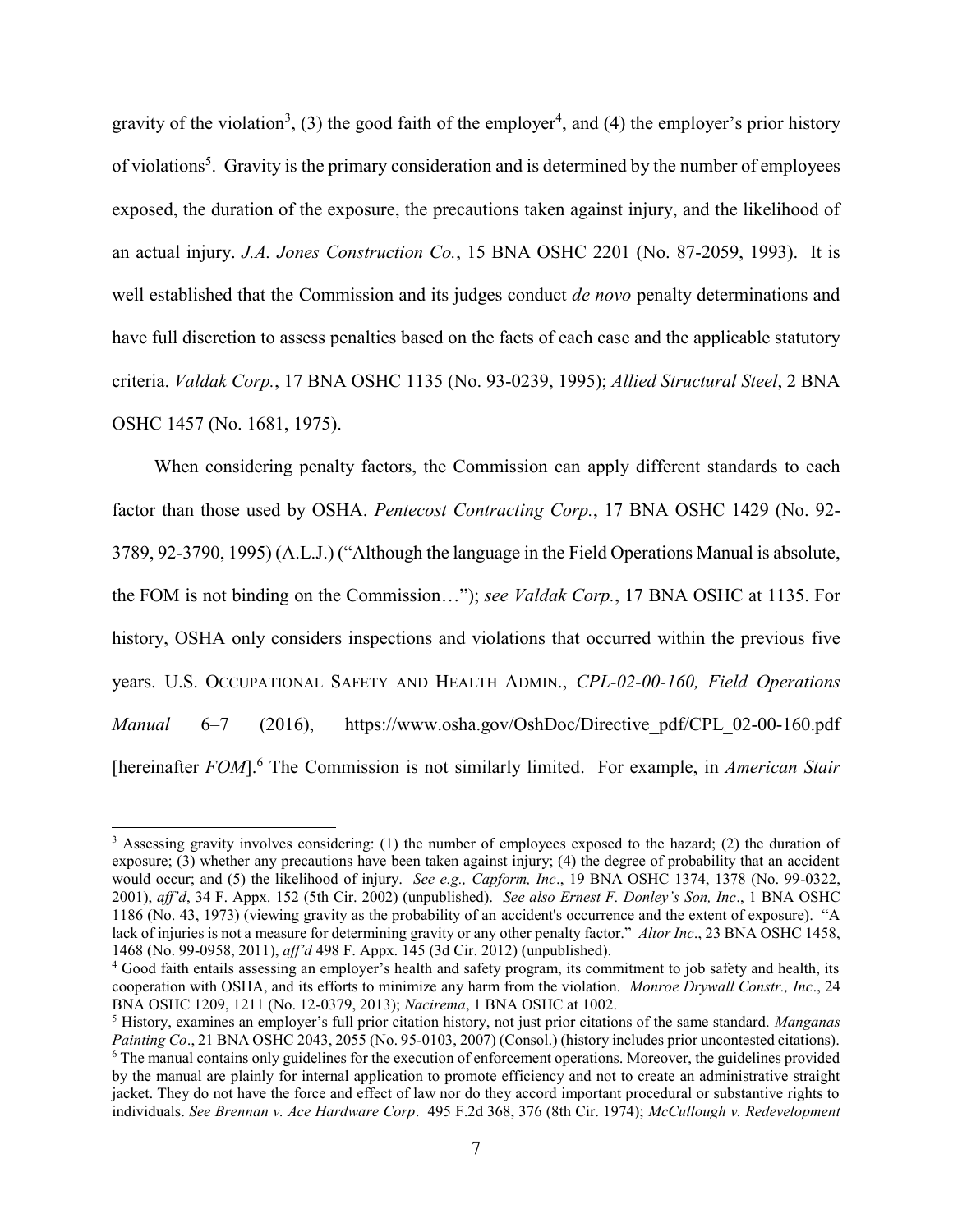*Corporation*, 6 BNA OSHC 1899 (No. 77-4048, 1978) (A.L.J.), the only fact relevant to the history factor was that the employer did not have an unfavorable history. The Court considered the history factor positively—among many other factors—when reducing two proposed \$10,000 penalties to \$2,000 and \$300. *Id*.

The Commission also has discretion to consider good faith in broader terms than those established by the FOM. *Pentecost Contracting Corp.*, 17 BNA OSHC at 1429; *see Valdak Corp.*, 17 BNA OSHC at 1135. While OSHA looks for a documented and effective safety and management program, the Commission makes a more holistic examination of an employer's safety program and overall efforts toward employee safety. *FOM* at 6–7; *Natkin & Co., Mechanical Contractors*, 1 BNA OSHC 1204 (No. 401, 1973) ("The extent of an employer's good faith is determined by an examination of its overall safety program."). As such, the Commission has considered partial compliance with OSHA standards to be enough to support a finding of good faith. *Monroe Drywall Construction, Inc.*, 24 BNA OSHC 1209 (No. 12-0379, 2013). *De novo* review of penalty determinations allows the Commission to make more holistic decisions based on a broader consideration of relevant factors. *Pentecost Contracting Corp.*, 17 BNA OSHC at 1429; *see Valdak Corp.*, 17 BNA OSHC at 1135.

Although ability to pay is not one of the four consideration criteria, the Commission has considered financial hardship in certain cases. *Colonial Craft Reproductions, Inc.*, 1 BNA OSHC 1063 (No. 881, 1972) (considering a large operations loss for a small family-run business); *Tice*, 2 BNA OSHC 1489 (No. 1622, 1975) (considering the "marginal financial situation" of a company with four employees); *Ohio State Home Services, D/B/A Everyday Waterproofing*, 15 BNA OSHC 1492 (Nos. 91-1085, 91-1448, 1992) (considering "serious financial difficulties due to economic

 $\overline{a}$ 

*Authority of Wilkes Barre*, 522 F.2d 858, 867-868 n. 27 (3d Cir. 1975) and *American Farm Lines v. Black Ball Freight Service*, 397 U.S. 532, 538-539. (1970).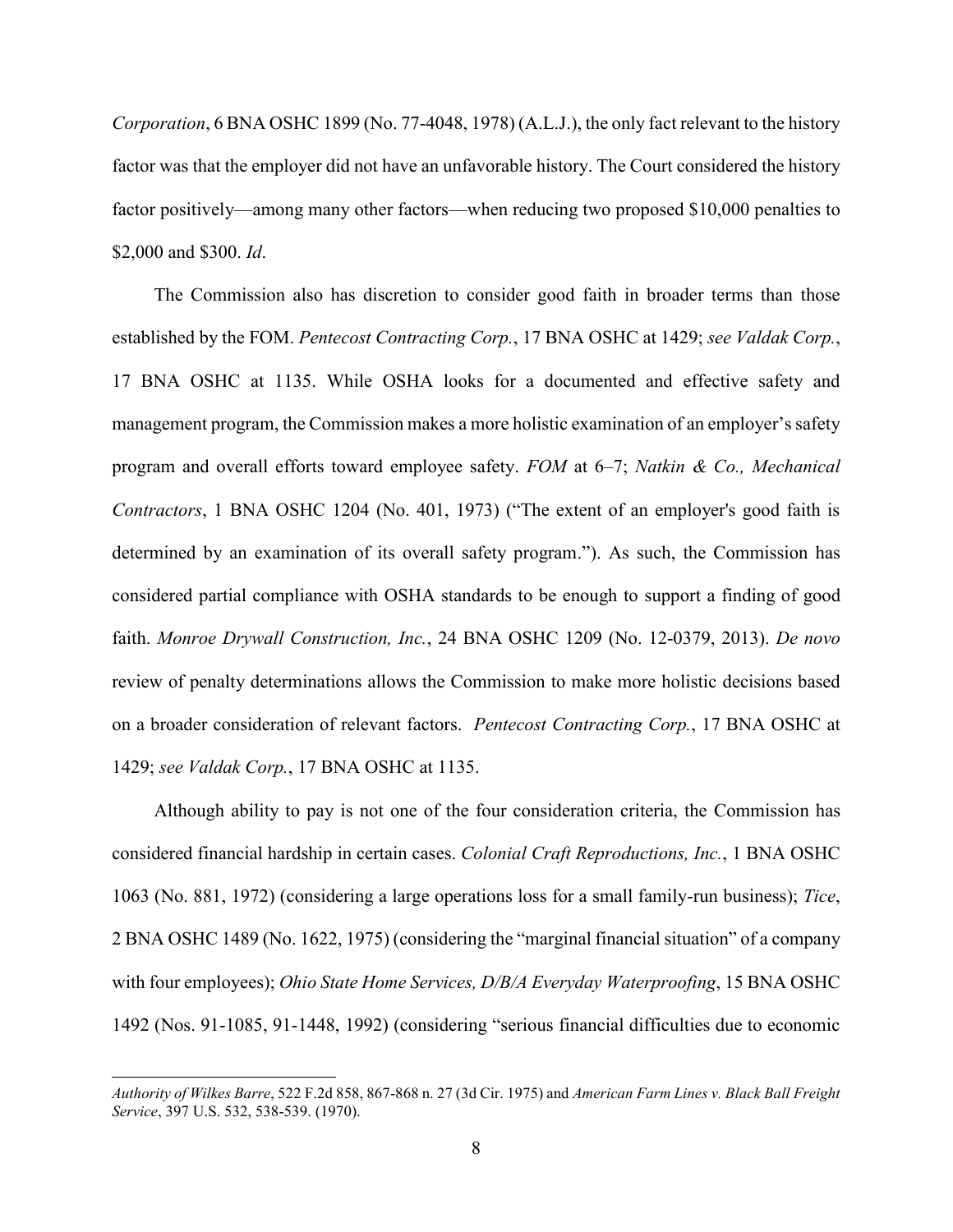conditions in the area and that imposition of the full penalties proposed by the Secretary may have dire consequences upon Respondent's ability to continue its operations."). OSHA's guidance on penalty determination solely uses number of employees to determine size of the employer's business. *FOM* at 6–9. The Commission is not bound by the methods used by OSHA inspectors and instead can consider both number of employees *and* economic status of an employer when determining the size factor. *Jasper Construction, Inc.*, 1 BNA OSHC 1269 (No. 119, 1973).

Complainant offers three cases to support their position that inability to pay should not be considered in penalty determination. The Court does not find any of the cases cited by Complainant to be controlling nor persuasive. In *Dream Set Fashion, Inc.*, 16 BNA OSHC 1876 (No. 92-2962, 1994), the Commission explicitly considered the fiscal loss of the employer in a fiscal year. The Commission found that the loss did not outweigh the other factors in the penalty determination, not that the fiscal difficulties should not be considered at all. *Id*. Both of Complainant's remaining cases, *Pentecost Contracting Corp.*, 17 BNA OSHC at 1429 and *Venago Environmental, Inc.*, 18 BNA OSHC 1785 (No. 98-0408, 1999) (A.L.J.), are non-binding on this Court and their use by Complainant is unpersuasive. The court in *Pentecost Contracting Corp.* cites the decision in *Dream Set Fashion, Inc.* to support an argument that inability to pay should not be considered. 17 BNA OSHC at 1429. For reasons already discussed, *Dream Set Fashion, Inc.* does not support this argument. The Court in *Venago Environmental, Inc.* simply states "the financial condition of the employer is not one of the four factors the Commission is *required* to consider in arriving at an appropriate penalty." 18 BNA OSHC at 1785 (emphasis added). The relevant question is whether the Commission *can* consider inability to pay, not whether it *must*. Inability to pay is one fact among many considered by the Commission when exercising its discretion in assessing penalties.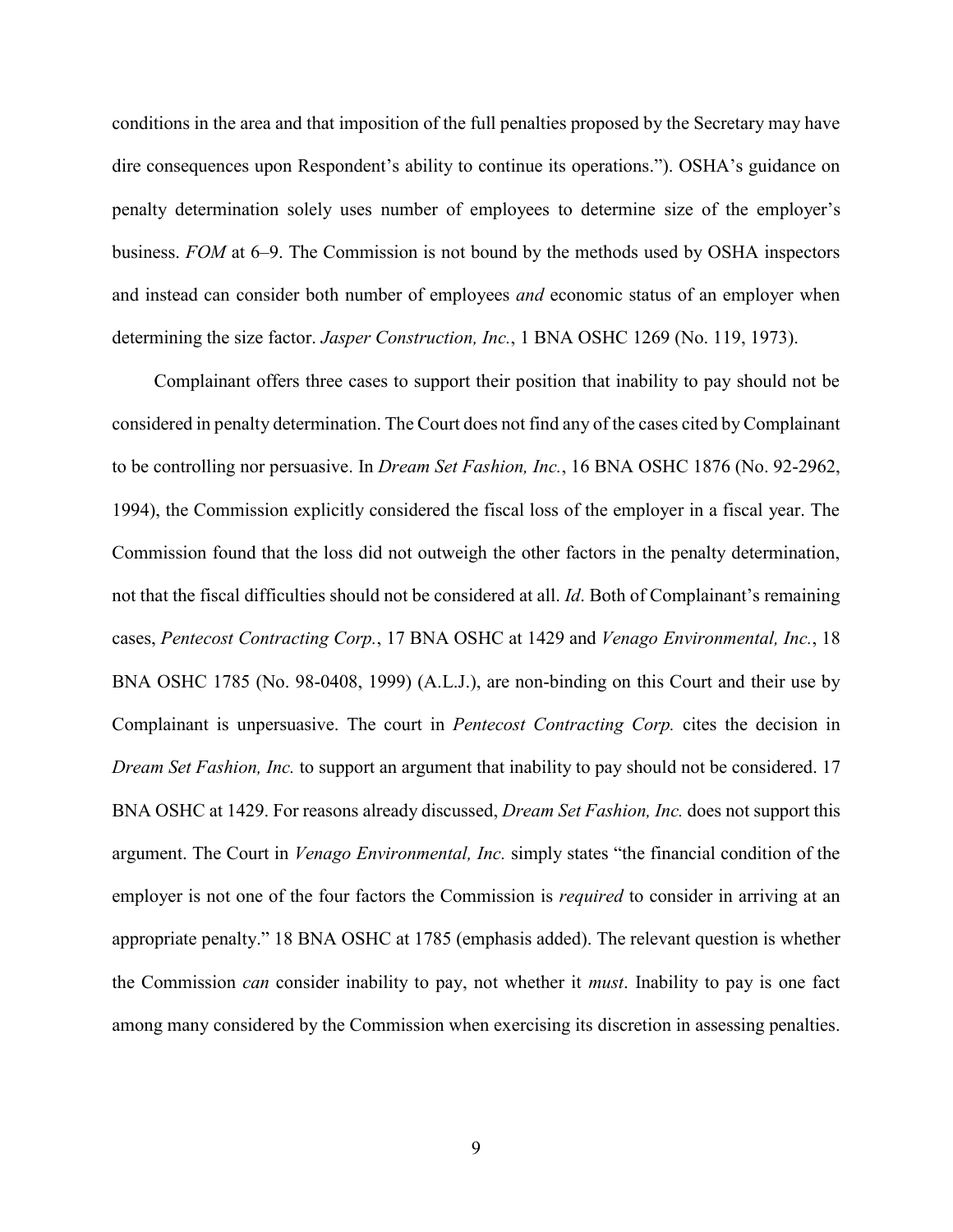Respondent asserts an inability to pay which operates as an affirmative defense. Thus, Respondent bears the burden of proof to establish its inability to pay. *Hamilton Fixture*, 16 BNA OSHC 1073, 1077 (No. 88-1720, 1993) *aff'd*, 28 F.3d 1213 (6th Cir. 1994). An employer is not entitled to a penalty reduction where its claim of financial harm is unsubstantiated. *Hern Iron Works, Inc.,* 16 BNA OSHC 1619, 1624 (No. 88-1962, 1994). While the Commission can consider a claim of financial harm, it will only do so if the claim is substantiated. *E. Smalis Painting Co., Inc.*, 22 BNA OSHC 1553 (No. 94-1979, 2009). The Commission must be able to draw a clear conclusion about the financial health of an employer based on the evidence provided. *Id*. Testimony about financial hardship alone is insufficient for the Court to justify a penalty reduction based on Respondent's purported inability to pay. *Hern Iron Works, Inc.*, 16 BNA OSHC at 1619.

## **VI. Discussion**

### Citation 1, Items 1a, 1b and 1c

For Citation 1, Items 1a, 1b and 1c, Complainant assessed the severity as high, the probability as lesser, and the overall gravity as moderate. The gravity determination is appropriate for the fall and caught-in/amputation hazards present and does not need to be revisited. Similarly, the size reduction of 70% is appropriate for the small number of employees at North Dakota Innovations, Inc. Complainant did not award reductions for the history and good faith elements of the penalty determination.

Lack of bad history is not enough to award a large reduction on the history factor alone, but it can factor positively into the overall penalty determination. The FOM dictates that history reductions that reward prior compliance are solely available to employers who have been evaluated by OSHA in the last five years. *FOM* at 6–7. Under this standard, employers who have a history of compliance but have not been recently evaluated by OSHA are ineligible to receive fitting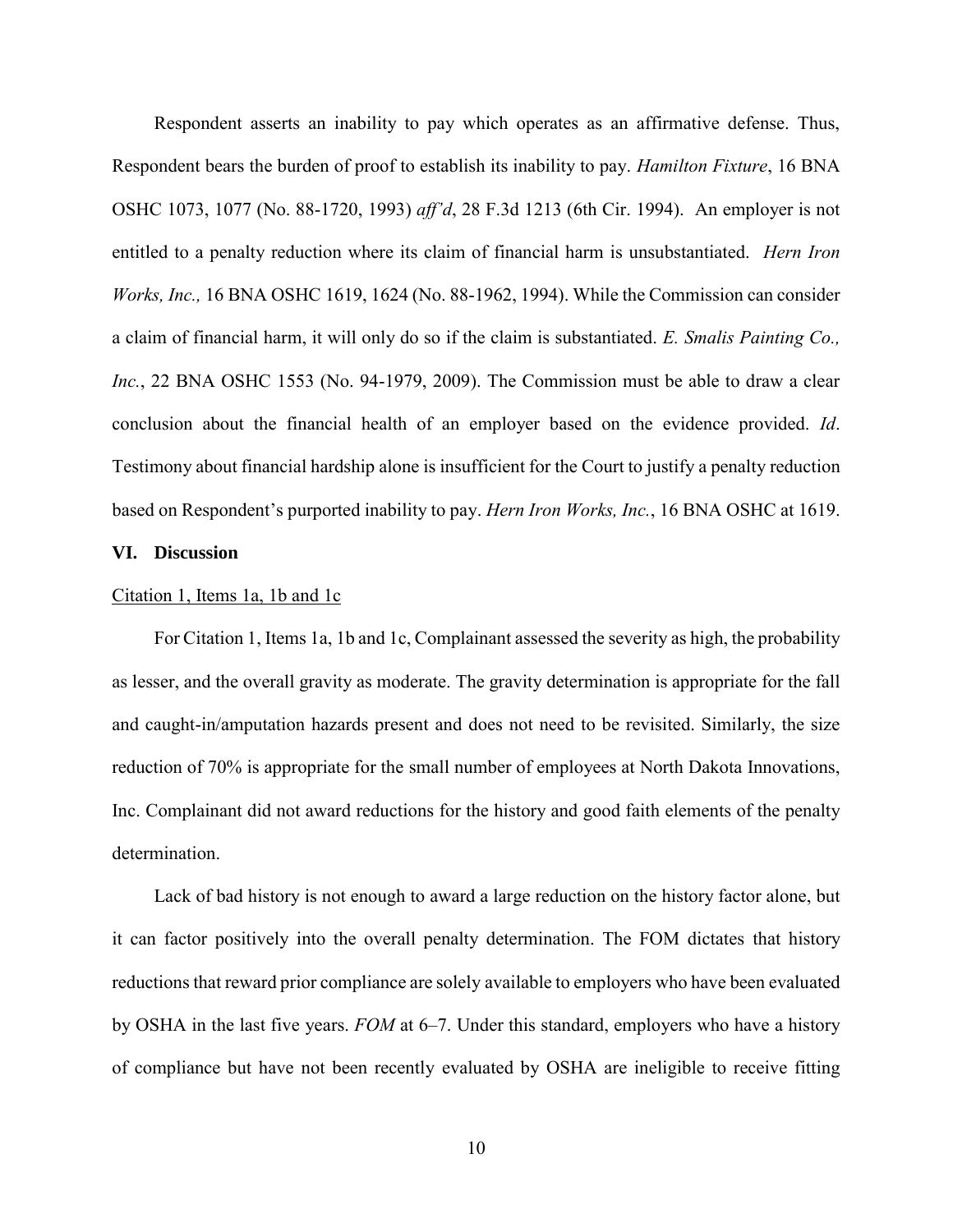penalty reductions. A lack of evidence should not support a presumption of bad history and justify the categorical exclusion of an employer from potential penalty reductions. The choice in *American Stair Corporation* to factor history positively into the penalty determination where there is no evidence of history is persuasive. 6 BNA OSHC 1899 (No. 77-4048, 1978) . In this case, Complainant did not provide evidence of Respondent's inspection history other than a lack thereof. No facts demonstrate the Respondent has a history of non-compliance with relevant statutes. As such, the Court will consider history positively in the penalty determination.

Good faith should also factor positively into the balancing of the different penalty factors. Respondent had a written safety plan and hired a safety consultant to help implement it to provide a safe work environment. Although violations of safety standards were present, Respondent was at least attempting to achieve compliance with OSHA standards and willingly cooperated throughout the inspection. The Commission looks at overarching efforts toward achieving workplace safety and considers partial compliance when evaluating good faith; Respondent met this standard and is entitled to some positive consideration of good faith for penalty determination. *Natkin & Co., Mechanical Contractors*, 1 BNA OSHC at 1204; *Monroe Drywall Construction, Inc.*, 24 BNA OSHC at 1209.

Considering the low possibility of injury, and factoring in considerations for good faith and history, the Court assesses a \$1,750 penalty.

### Citation 1, Items 2a and 2b

For Citation 1, Items 2a and 2b Complainant assessed the severity as high, the probability as high, and the gravity as high. In light of the safety concerns associated with fire and explosion on a dust heavy worksite, the gravity determination is appropriate. A proper size reduction has already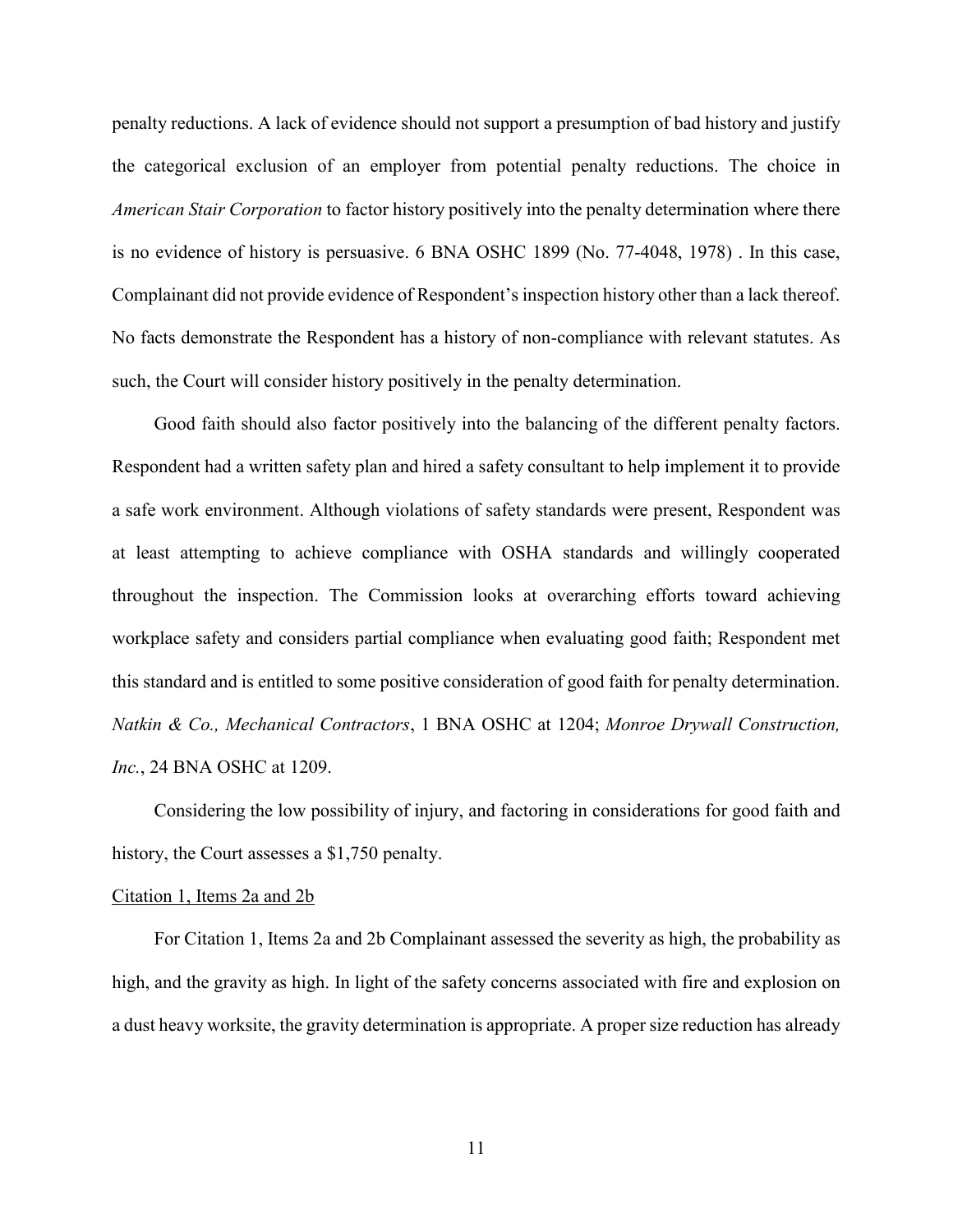been applied. The same considerations for good faith and history used for Citation 1, Items 1a, 1b and 1c apply for this citation as well. The Court assesses a \$2,500 penalty.

## Citation 1, Items 3a and 3b

For Citation 1, Items 3a and 3b Complainant assessed the severity, probability and gravity as lesser. Considering the limited amount of dust and low chances of spark associated with the cited equipment the gravity determination is appropriate. Applying the same considerations in the former two penalty determinations and considering that each of the gravity factors are in the lowest range possible, the Court assesses a \$500 penalty.

#### Citation 2, Items 1, 2 and 3

Citation 2, Items 1, 2 and 3 were classified as other-than-serious and were issued a \$0 penalty. The evaluation of the penalty for the three recordkeeping violations is appropriate and the Court assesses no penalty.

#### Inability to Pay

 $\overline{a}$ 

As previously stated, Respondent bears the burden to prove that it warrants a further reduction in penalties due to its inability to pay beyond the reduction it has already received in its size reduction credit. Notwithstanding Respondent's claimed inability to pay, no further penalty reductions will be applied<sup>7</sup>. The Court requested Respondent to comply with Complainant's request to present signed tax returns and financial statements for the last three years and bank statements from the last year. Respondent never produced the documents and leaves the Court without sufficient evidence to draw a clear conclusion about the financial health of North Dakota

 $<sup>7</sup>$  The penalties assessed already consider, to some extent, Respondent's ability to pay. Complainant provided the</sup> maximum penalty reduction available for a company of Respondent's size. There is a built-in presumption in the size reduction that a 70% reduction would offset the financial hardship that a full penalty would cause a small business. *Natkin & Co., Mechanical Contractors*, 1 BNA OSHC at 1204 ("Consideration for employer size is based upon factors extraneous to safety and health and is primarily an attempt to avoid oppressive penalties."). Additionally, Complainant made multiple strategic choices while grouping citations which significantly decreased the initial penalty total and benefited Respondent.